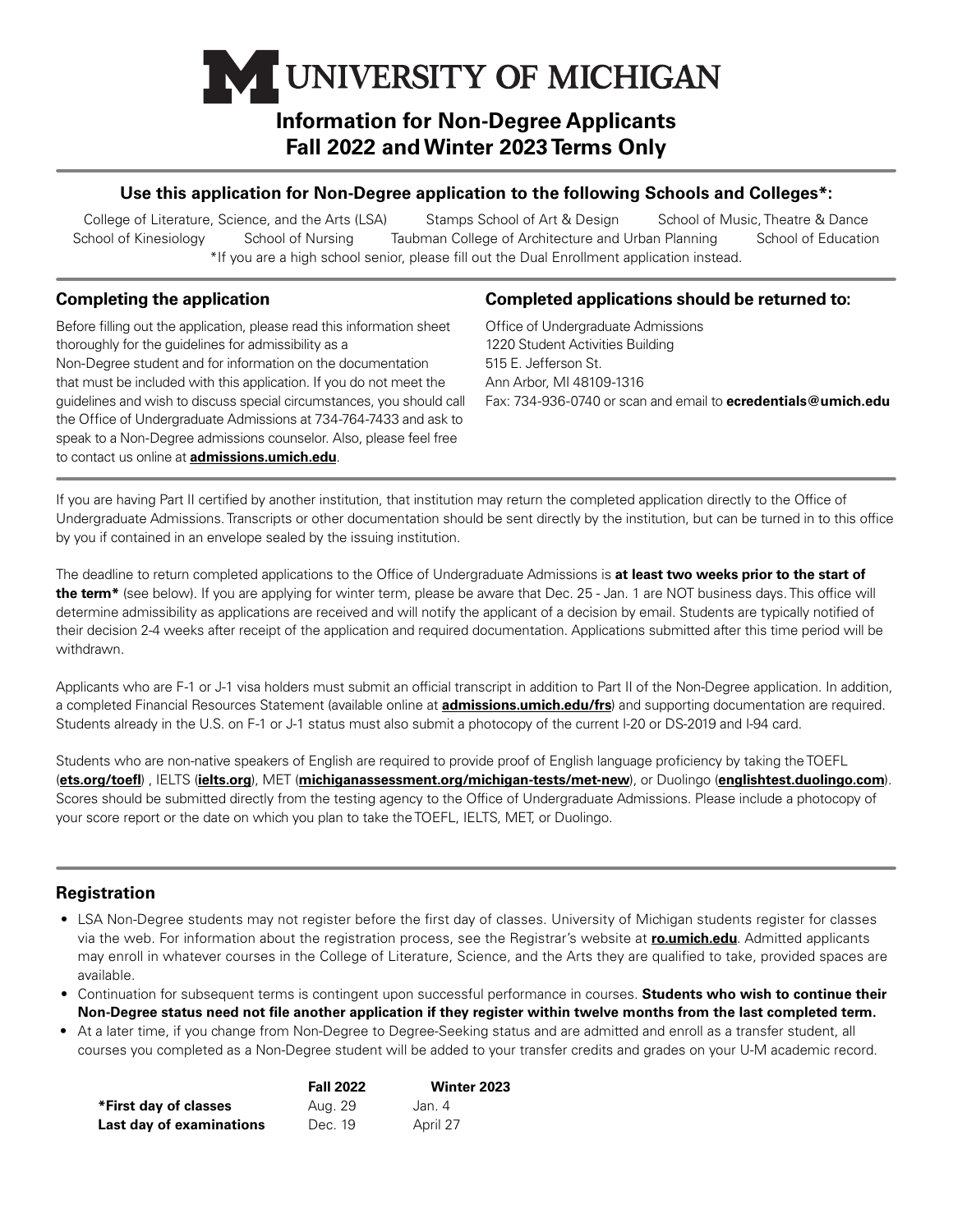## **Financial Aid & Housing**

Non-Degree applicants should be aware that Financial Aid eligibility is restricted to guaranteed loans. Housing in university facilities is limited and priority is given to Degree-Seeking students. If you are interested in university housing, contact the Housing Information Office online at **[housing.umich.edu](http://housing.umich.edu)** or via phone at 734-763-3164.

| 2021-2022 Full term tuition fees**           |         |          |  |
|----------------------------------------------|---------|----------|--|
| Michigan Residents<br>Non-Michigan Residents |         |          |  |
| Full-Time (12-18 hours)                      | \$8,940 | \$28,317 |  |
| Part-Time First Hour                         | \$1,103 | \$2,717  |  |
| <b>Part-Time Additional Hours</b>            | \$713   | \$2,327  |  |

#### **Tuition & Fees for Junior and Senior-level Courses**

\*\* Tuition figures are for 2021-2022 full term in the College of Literature, Science, and the Arts. 2022-2023 figures will be available July 2022. For further information please visit **[ro.umich.edu](http://ro.umich.edu)**.

## **Eligibility**

Before completing the enclosed Non-Degree application, carefully read the information provided below to determine if you are eligible for Non-Degree admission.

## **To be admitted as a Non-Degree student, you must meet at least one of the following criteria:**

- 1) You have completed an undergraduate degree and wish to take courses for purposes other than seeking another undergraduate degree.
- 2) You have been enrolled in another institution for two to three semesters, are "eligible to return" to that institution, and have allowed at least one full term (not including spring/summer) to elapse before term of enrollment as a Non-Degree seeking student. Please note your circumstances clearly in this application and provide supporting documentation from your academic advisor that the above is the case and that permission is granted for you to take a course in LSA and transfer it back to meet your graduation requirements.
- 3) You are currently at the upper-division level, in good standing and eligible to return to your home institution, and wish to take a course in LSA that is essential to your program of study which is not offered at your home institution. Please note your circumstances clearly in this application and provide supporting documentation from your academic advisor that the above is the case and that permission is granted for you to take a course in LSA and transfer it back to meet your graduation requirements.
- 4) You have attained the upper-division level at a private college, are in good standing and eligible to return to your home institution, and have permission from your academic advisor to spend a semester or two in LSA to experience part of your college education at a large public institution. Please note your circumstances clearly in this application and provide a letter of support from your academic advisor that the above is the case and that permission is granted for you to enroll in LSA and transfer the credit back to your home institution.
- 5) You are participating in a special program (such as study abroad) and have official approval marked on the application or have an official written form from a program advisor. Such admissions will usually be for one term and only for the courses offered through that particular program.
- 6) Dual Enrollment: You are a high school senior, have completed a track of typical college prep courses through the Advanced Placement level, and have scored a 4 or 5 on the AP exam to place you in an intermediate level course such as Calculus III or an intermediate level foreign language. **Please fill out the Dual Enrollment application instead.**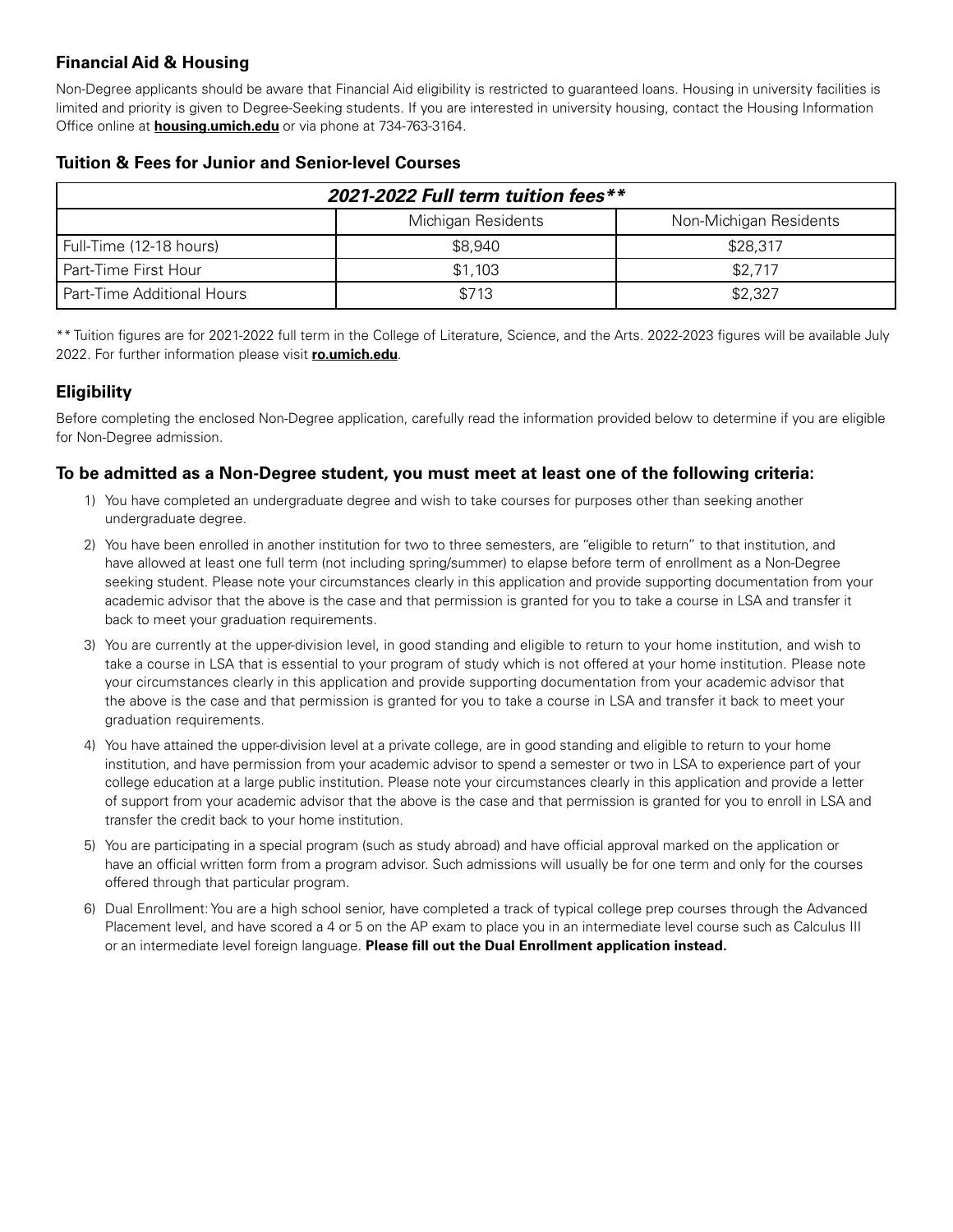## **The following documentation must be provided with all Non-Degree applications:**

#### **If you have an undergraduate degree, you must:**

1) Provide an official final transcript (showing that you have received a degree),

#### **or**

2) Have Part II of the Non-Degree application completed certifying that you have received a degree (Graduates of all schools/ colleges at the University of Michigan-Ann Arbor campus do not need to have Part II of the application certified by the U-M Registrar's Office. Certification of the student's record will be completed by the Office of Undergraduate Admissions), **or**

3) Bring your diploma to the Office of Undergraduate Admissions, where we will make a copy for our records.

#### **If you have not completed a college degree, you must:**

1) Provide the most current official copy of your college transcript,

**or**

2) Have Part II of the Non-Degree Application completed.

**Note:** You may be required to submit a high school transcript if you will have earned less than 25 credits by the term of your Non-Degree enrollment.

## **Non-Degree admission will not normally be granted for the following types of students:**

- 1) Students whose purpose is to obtain a University of Michigan undergraduate degree.
- 2) Students who have missed a deadline for degree application or students whose degree application was incomplete by the deadline.
- 3) Students who have been denied admission as a Degree-Seeking student because of weak academic preparation.
- 4) Students who have previously enrolled as Degree-Seeking students at U-M, but have not completed a degree at U-M or any other institution. Such students should complete a "re-admit" or a "cross-campus transfer" application.

**Note:** Students wishing consideration due to special circumstances should contact a Non-Degree admissions counselor at 734-764-7433.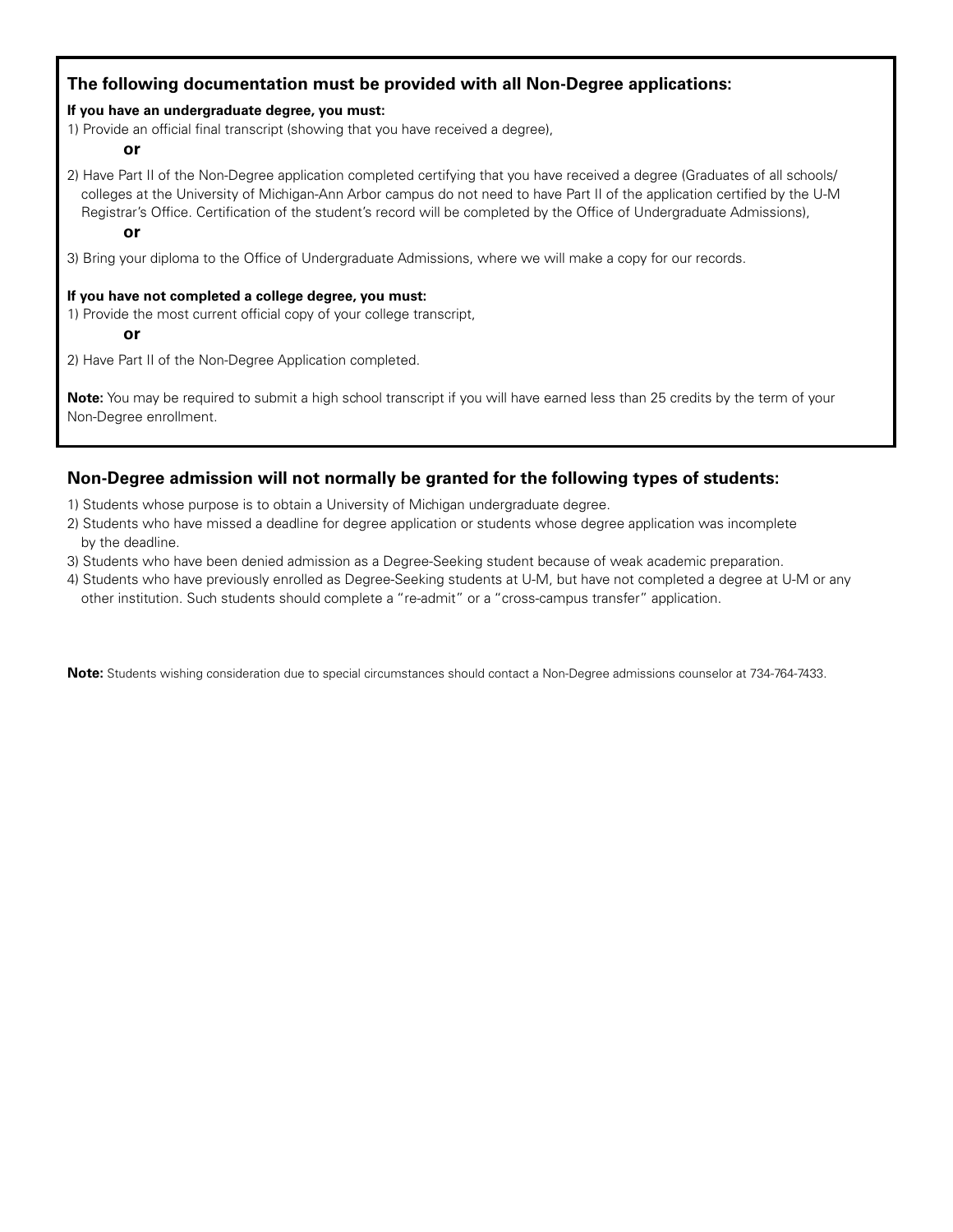| <b>NEUNIVERSITY OF MICHIGAN</b> |  |
|---------------------------------|--|
|---------------------------------|--|

## **2022-2023 Fall/Winter Undergraduate Non-Degree Application** *Part I*

**Use this application for the following Colleges:**

- **College of Literature, Science, and the Arts (LSA) School of Nursing**
- **School of Music, Theatre & Dance School of Kinesiology**
- **Stamps School of Art & Design**
- 
- 
- **Taubman College of Architecture and Urban Planning**

**Return to:**

515 E. Jefferson St. Ann Arbor, MI 48109-1316 Fax: 734-936-0740 or scan and email to: **[ecredentials@umich.edu](mailto:ecredentials@umich.edu) Questions? Call: 734-764-7433**

Office of Undergraduate Admissions 1220 Student Activities Building

**• School of Education**

|                                                                                                | (Provide Full Legal Name) |                    |     |                                                                                                                |  |
|------------------------------------------------------------------------------------------------|---------------------------|--------------------|-----|----------------------------------------------------------------------------------------------------------------|--|
|                                                                                                |                           |                    |     |                                                                                                                |  |
|                                                                                                |                           |                    |     |                                                                                                                |  |
|                                                                                                |                           |                    |     | 6. Country of Birth: <u>Country of Birth:</u>                                                                  |  |
|                                                                                                | (MM/DD/YYYY)              |                    |     |                                                                                                                |  |
|                                                                                                |                           |                    |     |                                                                                                                |  |
|                                                                                                |                           |                    |     | a. If U.S. permanent resident, specify alien registration number: A-___________________Date issued: _________  |  |
|                                                                                                |                           |                    |     |                                                                                                                |  |
|                                                                                                |                           |                    |     | b. If non-U.S. Citizen, U.S. visa type you have or plan to obtain while a student: ___________________________ |  |
|                                                                                                |                           |                    |     |                                                                                                                |  |
| d. If English is not your native language, indicate which exam you plan to take or have taken: |                           |                    |     |                                                                                                                |  |
|                                                                                                |                           |                    |     | TOEFL   IELTS   MET   Duolingo Date: ______________________ Total score: _______________                       |  |
|                                                                                                |                           |                    |     |                                                                                                                |  |
|                                                                                                |                           |                    |     | Listening score _____________ Reading score _____________ Speaking score ____________ Writing score _______    |  |
| 9. Permanent Address                                                                           |                           |                    |     |                                                                                                                |  |
| number                                                                                         | street                    |                    |     | <u> 1989 - Johann Stoff, amerikansk politiker (* 1908)</u>                                                     |  |
| city                                                                                           | state                     | zip/postal code    |     | country                                                                                                        |  |
|                                                                                                |                           | (MM/DD/YYYY)       |     | (MM/DD/YYYY)                                                                                                   |  |
| phone                                                                                          |                           |                    |     |                                                                                                                |  |
| 10. Current Address (if different than permanent address)                                      |                           |                    |     |                                                                                                                |  |
| number                                                                                         | street                    |                    |     |                                                                                                                |  |
| city                                                                                           | state                     | zip/postal code    |     | country                                                                                                        |  |
|                                                                                                |                           | <b>Valid From:</b> | To: |                                                                                                                |  |
| phone                                                                                          |                           | (MM/DD/YYYY)       |     | (MM/DD/YYYY)                                                                                                   |  |
| 11. Have you previously applied to the U-M?                                                    |                           | Yes                | No  |                                                                                                                |  |
|                                                                                                |                           |                    |     |                                                                                                                |  |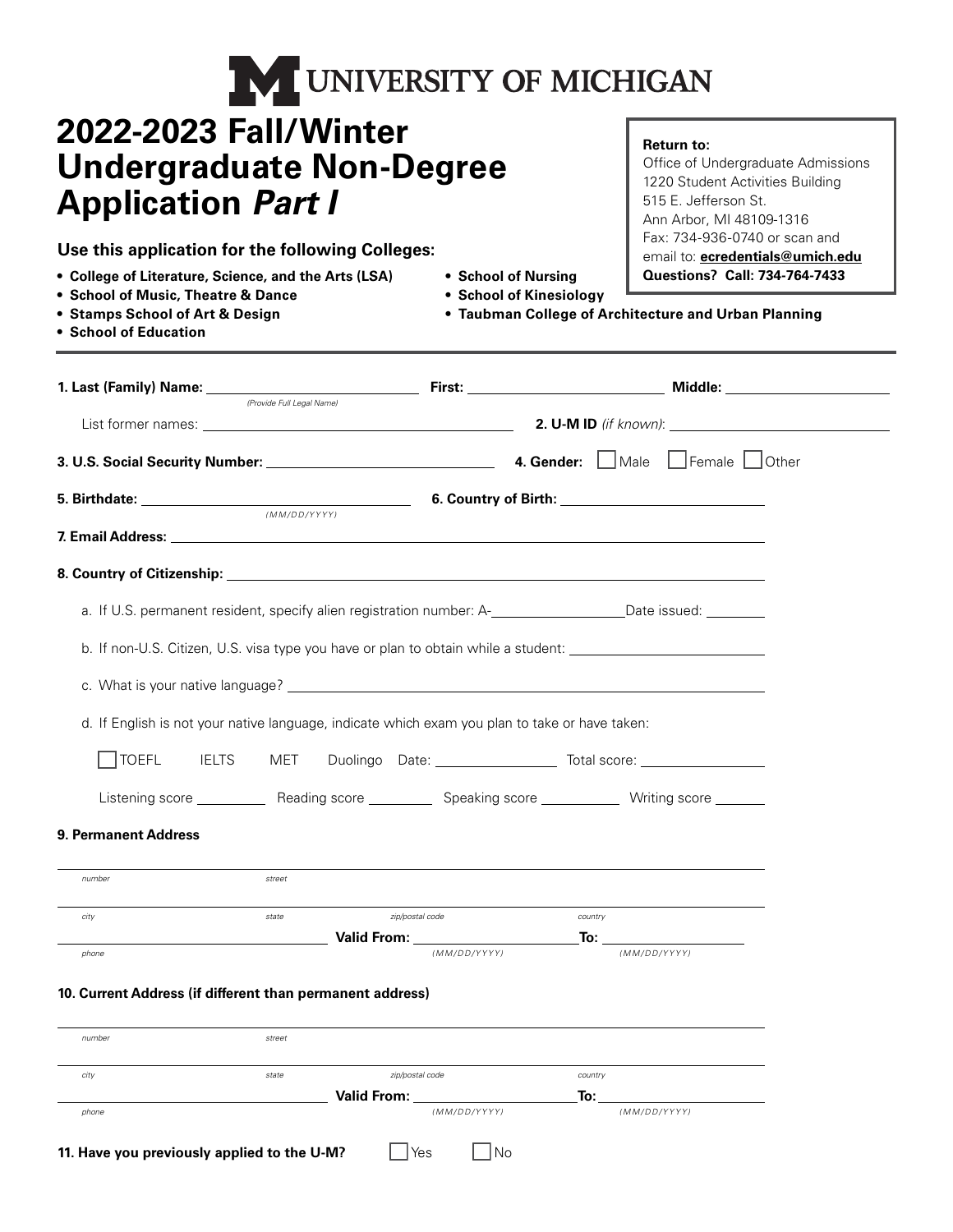| 12. Have you previously attended the U-M?<br>Yes<br><b>No</b><br>Did you graduate? $\Box$ Yes<br>l INo                                                                                                                                                                          |  |  |  |  |
|---------------------------------------------------------------------------------------------------------------------------------------------------------------------------------------------------------------------------------------------------------------------------------|--|--|--|--|
| $\Box$ Fall 2022<br>13. Please indicate the session for which you are applying:<br>Winter 2023                                                                                                                                                                                  |  |  |  |  |
| 14. Please indicate the School/College to which you are applying:<br>T College of LSA School of Nursing<br>Stamps School of Art & Design   School of Music, Theatre & Dance   School of Kinesiology<br>Taubman College of Architecture and Urban Planning □ School of Education |  |  |  |  |
| 15. If you are not a U-M student, what college or university are you currently attending? ____________________                                                                                                                                                                  |  |  |  |  |
|                                                                                                                                                                                                                                                                                 |  |  |  |  |
|                                                                                                                                                                                                                                                                                 |  |  |  |  |
| No<br>c. Did you graduate?<br>l IYes                                                                                                                                                                                                                                            |  |  |  |  |
|                                                                                                                                                                                                                                                                                 |  |  |  |  |
|                                                                                                                                                                                                                                                                                 |  |  |  |  |
|                                                                                                                                                                                                                                                                                 |  |  |  |  |
|                                                                                                                                                                                                                                                                                 |  |  |  |  |
| to<br>(MM/DD/YYYY)<br>(MM/DD/YYYY)                                                                                                                                                                                                                                              |  |  |  |  |
| 18. Residency                                                                                                                                                                                                                                                                   |  |  |  |  |

The information provided in this section does not affect your potential for admission, but it will determine your tuition rate and should be read carefully. It is the applicant's responsibility to read the University's Guidelines for Qualifying for In-State Tuition, available at: **[ro.umich.edu/tuition-residency/residency](http://ro.umich.edu/tuition-residency/residency)**, and to apply for admission and register under the proper tuition classification.

Are you now a Michigan Resident as defined by the University's Guidelines for Qualifying for In-State Tuition?

| Yes, since |              |  |
|------------|--------------|--|
|            | (MM/DD/YYYY) |  |

*If you answered "Yes" and any of the following circumstances apply, you must file the appropriate Application for In-State Tuition (available online at* **[ro.umich.edu/tuition-residency/residency](http://ro.umich.edu/tuition-residency/residency)***) and be approved to qualify for in-state tuition:*

- You currently live outside the state of Michigan for any purpose, including, but not limited to, education, volunteer activities, travel, or employment.
- You have attended or graduated from a college outside the state of Michigan.
- You have lived or worked outside the state of Michigan at any time within the last three years.
- You are not a U.S. citizen.
- Your spouse, partner, or parent is in Michigan as a nonresident student, medical resident, fellow or for military assignment or other temporary employment.
- You are 24 years of age or younger and a parent lives outside the state of Michigan.
- You are 24 years of age or younger and have attended or graduated from a high school outside the state of Michigan.
- You have attended or graduated from an out-of-state high school and have been involved in educational pursuits for the majority of time since high school graduation.
- You previously attended any U-M campus (Ann Arbor, Dearborn, or Flint) as a nonresident.

Other circumstances may also require you to file an application for in-state tuition. For questions or assistance, contact the Residency Classification Office at 734-764-1400. The deadline dates for submitting an application apply to the term for which residency is sought and are as follows: Sept. 30 for fall term and Jan. 31 for winter term. Processing times can be lengthy. It is recommended that applications be submitted as soon as possible.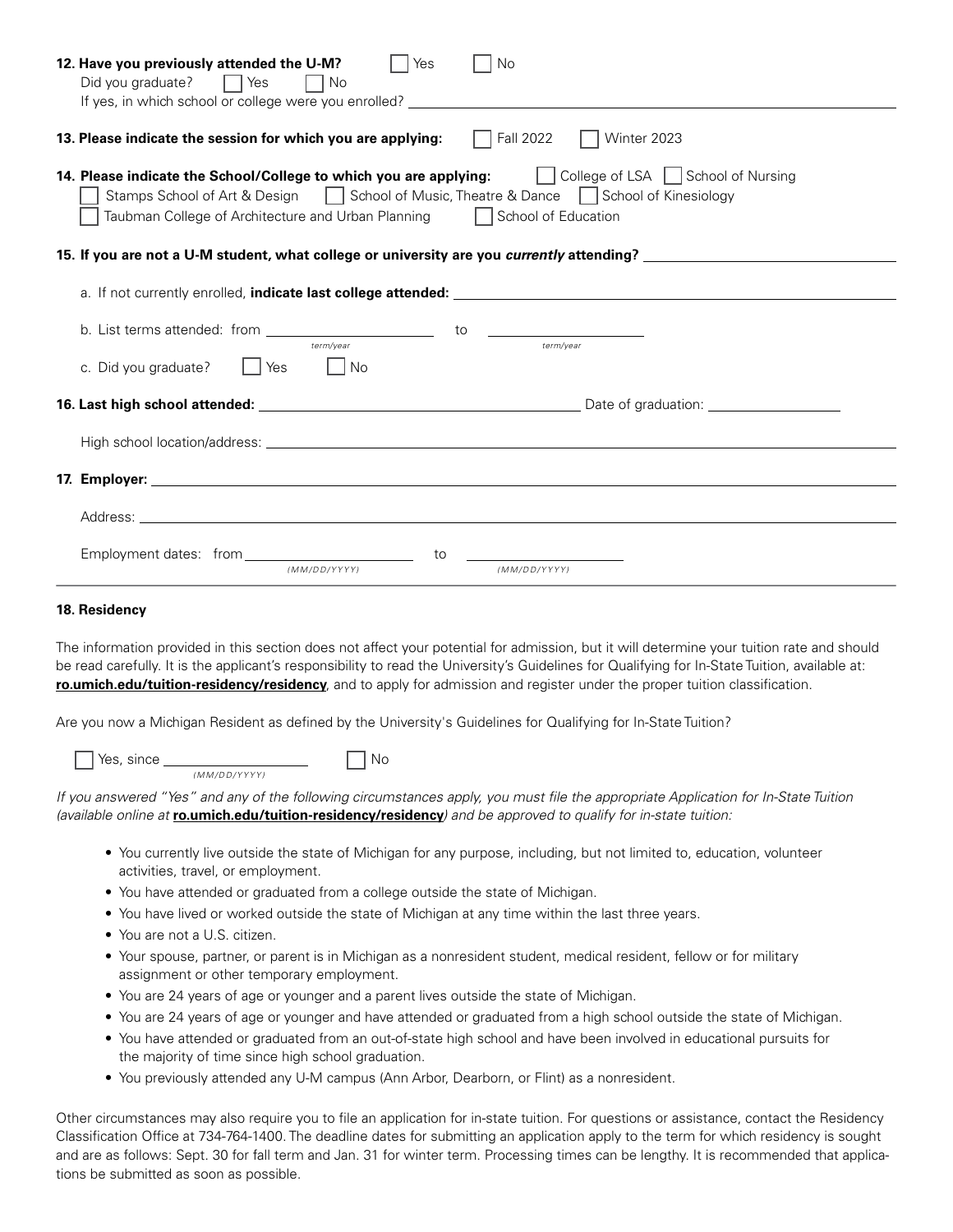| The information requested in item 19 below is optional and will not be used for admissions purposes. It will be used<br>to satisfy federal reporting requirements and may be used for other purposes allowed by law.                                                                                                                                                                                                                                                                                                                                                                                                                                                                                                                                                                                                                                                          |  |  |  |
|-------------------------------------------------------------------------------------------------------------------------------------------------------------------------------------------------------------------------------------------------------------------------------------------------------------------------------------------------------------------------------------------------------------------------------------------------------------------------------------------------------------------------------------------------------------------------------------------------------------------------------------------------------------------------------------------------------------------------------------------------------------------------------------------------------------------------------------------------------------------------------|--|--|--|
| 19. Please indicate whether you consider yourself to be Hispanic or Latino.                                                                                                                                                                                                                                                                                                                                                                                                                                                                                                                                                                                                                                                                                                                                                                                                   |  |  |  |
| No, not Hispanic or Latino.<br>Yes, Hispanic or Latino: a person of Cuban, Mexican, Chicano, Puerto Rican, South or Central American, or other Spanish<br>culture or origin, regardless of race.                                                                                                                                                                                                                                                                                                                                                                                                                                                                                                                                                                                                                                                                              |  |  |  |
| In addition, select one or more of the following racial categories to describe yourself:                                                                                                                                                                                                                                                                                                                                                                                                                                                                                                                                                                                                                                                                                                                                                                                      |  |  |  |
| <b>American Indian or Alaska Native:</b> a person having origins in any of the original peoples of North and South America<br>(including Central America), and who maintains tribal affiliation or community attachment.<br>Asian: a person having origins in any of the original peoples of the Far East, Southeast Asia, or the Indian subcontinent<br>(including, for example, Cambodia, China, India, Japan, Korea, Malaysia, Pakistan, the Philippine Islands, Thailand, and Vietnam).<br>Black or African American: a person having origins in any black racial groups of Africa.<br><b>Native Hawaiian or Other Pacific Islander:</b> a person having origins in any of the original peoples of Hawaii, Guam,<br>Samoa, or other Pacific Islands.<br><b>White:</b> a person having origins in any of the original peoples of Europe, the Middle East, or North Africa. |  |  |  |

**20. Please list courses in which you intend to enroll as a Non-Degree student:** *(Required)*

**21. Indicate your reasons for seeking Non-Degree enrollment:** *(Required. Please include an additional page if necessary)*

#### **22. Answer the following required questions:**

| a. Have you ever been found responsible for a disciplinary violation at any educational institution you have attended from the 9th grade (or the international |                      |
|----------------------------------------------------------------------------------------------------------------------------------------------------------------|----------------------|
| equivalent) forward, whether related to academic misconduct or behavioral misconduct, that resulted in a disciplinary action? These actions could              |                      |
| include, but are not limited to: probation, suspension, removal, dismissal, or expulsion from the institution.                                                 | $\Box$ Yes $\Box$ No |

| b. Have you ever been adjudicated quilty of a felony as an adult, or adjudicated responsible for any offense as a juvenile, involving violent or assaultive |
|-------------------------------------------------------------------------------------------------------------------------------------------------------------|
| behavior, weapon possession, property destruction or sexually-related offenses? $\Box$ Yes $\Box$ No                                                        |
| (Note: You may answer "no" to this question if the adjudication was withheld, or has been expunged, sealed, annulled, pardoned, destroyed, erased,          |
| impounded, or otherwise required by law or order of a court to be kept confidential.                                                                        |

- c. Is any felony charge involving violent or assaultive behavior, weapon possession, property destruction or sexually-related offenses pending against you? Yes No
- d. Is any allegation of academic or disciplinary misconduct at any secondary school,college or university currently pending against you?  $\Box$  Yes  $\Box$  No  *Please know that any prior or pending disciplinary and/or criminal history does not automatically disqualify you for admission. Note: You have an ongoing responsibility to inform the Office of Undergraduate Admissions immediately of any changes to your disciplinary and/ or criminal history until you start classes. Failure to report prior or pending disciplinary and/or criminal history may result in the withdrawal of your application or revocation of your admission.*

*If you answered "yes" to any of these questions, please include a separate attachment that gives the approximate date of each incident, explains the circumstances, and reflects on what you learned from the experience.*

#### **23. By my signature, I certify that all the answers I have given on this application are complete and accurate to the best of my knowledge. I understand that falsification or omission of information or credentials may result in the revocation of admission.**